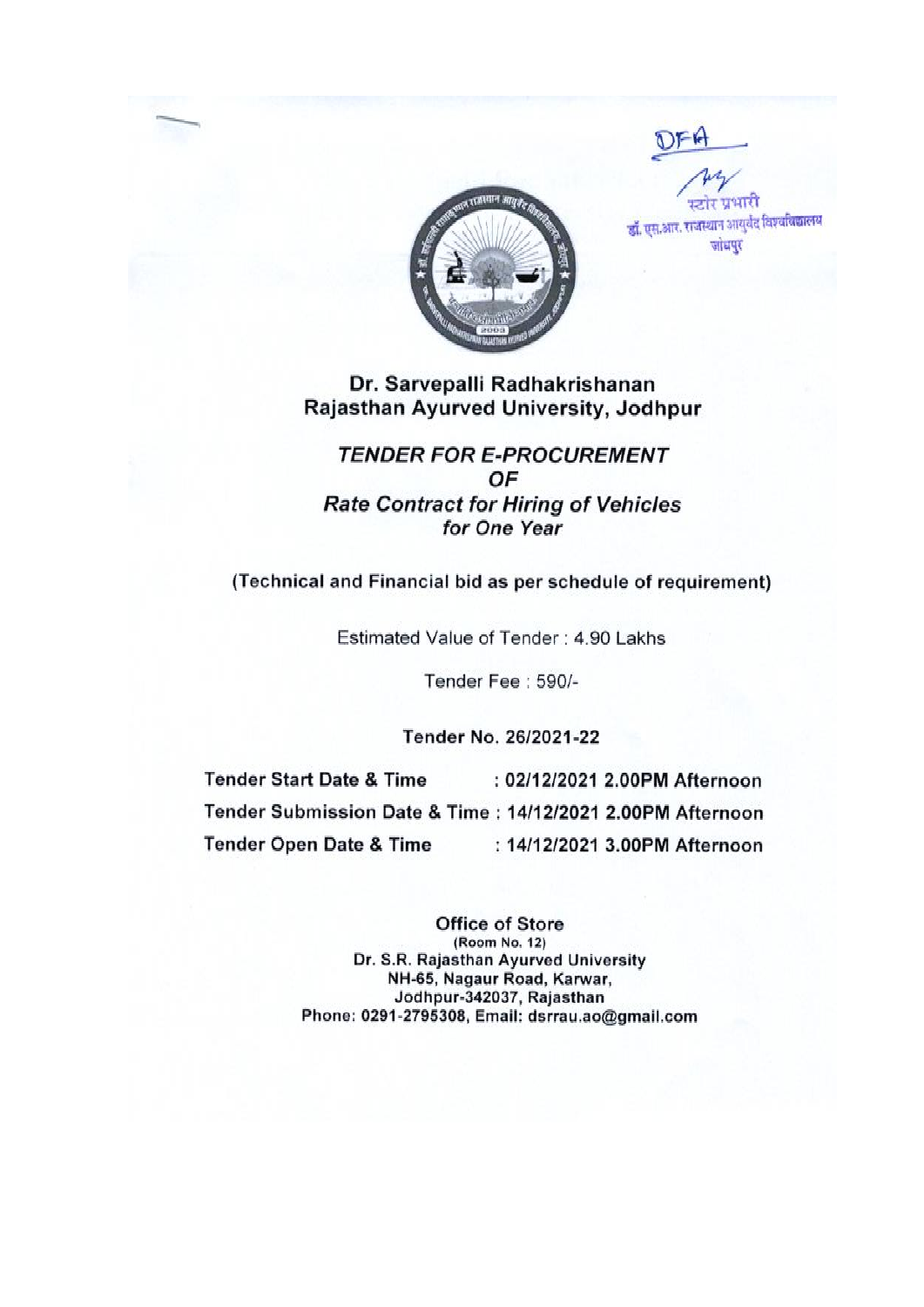

# **Dr. Sarvepalli Radhakrishanan Rajasthan Ayurved University, Jodhpur**

**Office Address :- Nagaur Road, Karwar, Jodhpur Pin No- 342037**

# **BID DOCUMENT FORM**

- 1. Name of work : Hiring of Vehicles for One Year
- 2. Name & Full address of the firm submitting the tender along with Tel. No., Fax No. & E-Mail/Mobile Number:

M/s ............................................................................... ...................................................................................... ...................................................................................... **GST No.** ...................................................................... **Mobile No.** ................................................................... **Email ID** .......................................................................

- 3. Address to:- Registrar, Dr. S.R. Rajasthan Ayurved University, Jodhpur (E-mail:- dsrrao.ao@gmail.com)
- 4. Reference –Bid Notice No. .......................... dated ......................
- 5. The bid fee is Rs. 590/- in favour of **Registrar, Dr. S.R. Rajasthan Ayurved University, Jodhpur** and Processing fee Rs. 500/- in favour of **Managing Director, RISL, Jaipur** respectively as per e-tender notice has been deposited Vide separate demand drafts as per enclosed scanned copies. *In absence of bid fee, processing fee, offer/quotation of the firm shall not be entertained in any circumstances.*
- 6. As per Order No. F.1(1)F.D./G.F.&AR/2007 Dated 30-09-2011(Circular No. 19/2011) of the Finance Department, for the works upto Rs. 50 lakh processing fee Rs. 500/- and above Rs 50 lakh processing fee Rs. 1000/- will have to be paid, which will be payable in the form of demand draft or banker's check. It should be payable in favor of Demand Draft or Banker's Check Managing Director, RISL payable at Jaipur.
- 7. Providing of Vehicles with the Driver as per requirement. The rates should be quoted in the Price bid for all types of Non-A/c and A/c Vehicles for Innova Car, Swift Dezire/Itios, Mini Bus Tempo Traveller 14 Seater and Bus 42 Seater etc.
- 8. An indent will be placed with the firm on need basis and the firm has to provide the required vehicle immediately to the office or the place asked for. The driver of the vehicle should be neatly dressed provided by the agency for hire and he shall have a mobile phone for contact from time to time and the number to be given to the Conserning Officer, DSRRAU, immediately on reporting and the claim should have a log sheet and duty slip.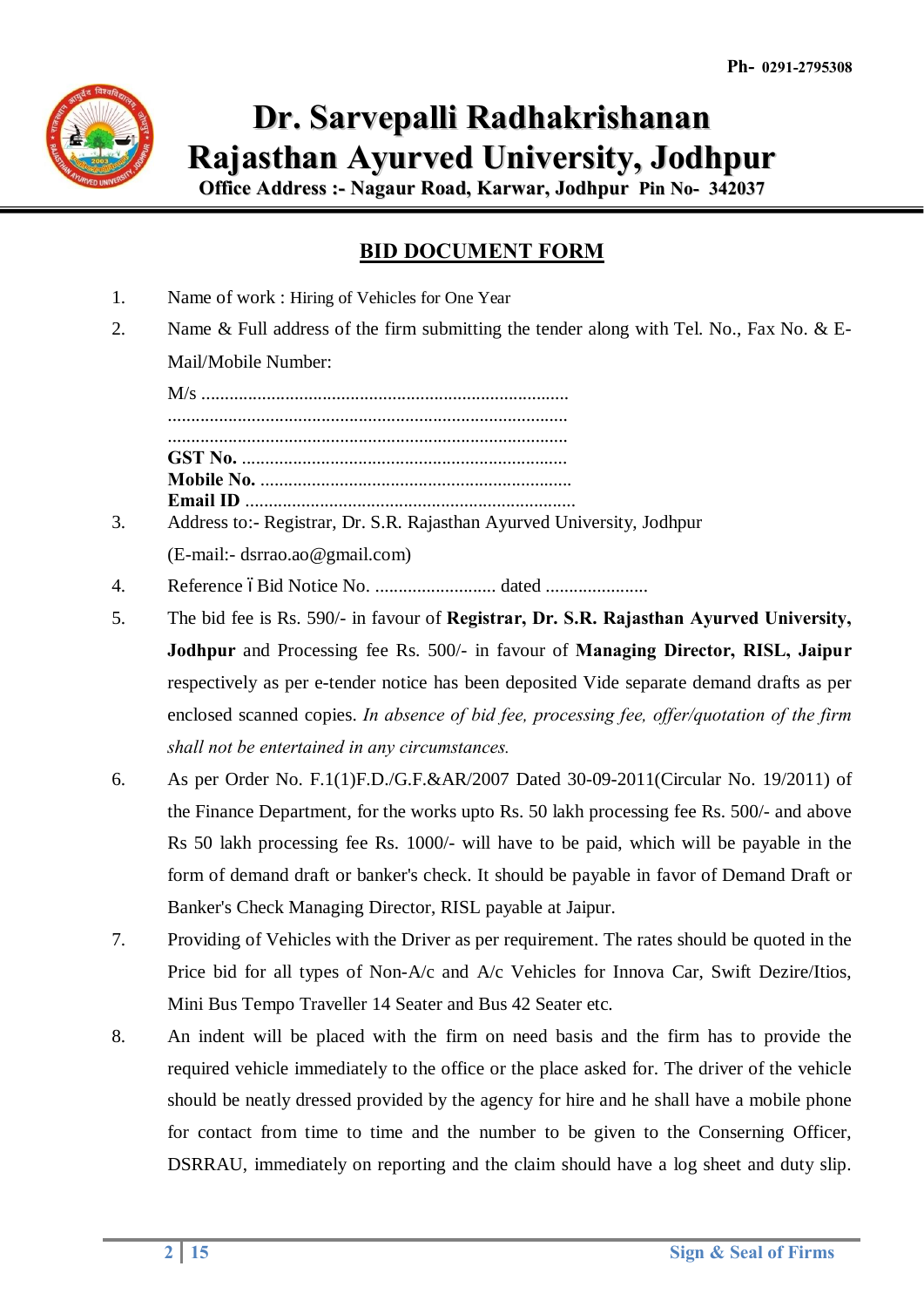# **Dead mileage one way to be shared by University and one way to be shared by the firm.**

- 9. Parking fees, Toll Tax, other state permits for journey outside or within the state of Rajasthan will be reimbursed extra along with the bill pertaining to the respective month subject to production of the original documents in proof of such payment to the concerned authorities should be submitted along with the bills for the following month.
- 10. Taxes to be deducted at Source: Income Tax, Service Tax, GST and other statutory levies applicable to such contracts / Services will be deducted at source, as per the rate applicable at the time of payment.
- 11. Agency should provide good condition AC/Non AC vehicles with commercially registered with yellow number plates, should paint its name on vehicle both on the front and back side glasses, and drivers with uniform and should possess a better working mobile for maintaining proper contact with Transport Officer.
- 12. Reimbursement of parking fees is considered for Payment if said at Air Ports or Railway Stations etc., on production of valid receipt.
- 13. AC Operation: Whenever the vehicle is hired for duty if AC is not functional the bill amount claimed for that day for the said vehicle will be restricted for Non AC charges. Notwithstanding anything contained herein above, the contract shall be terminated by us for violation by you of any of the terms, conditions and covenants set out above in which case you shall not be entitled to any compensation on any count whatsoever.
- 14. The vehicle must be Road worthy condition, shall not be more than 6 years old and must have Valid Registration certificate, Insurance Certificate, Fitness Certificate, Valid Contract Carriage permit, proof of up to date tax payment, etc. which are mandatory for plying of vehicles. The office hiring the vehicles shall not be responsible for any damage to any property on account of use of hired vehicle any manner whatsoever. The bidder shall be responsible for all such litigations/obligations.
- 15. The vehicle offered by the firm should not be more than 6 years old and in good running condition.
- 16. The firm should be in the similar business for the last 5 years and providing services to atleast two Govt/Central Govt. /Other agencies. The proof of agreement / contract to be enclosed along with the Bid.
- 17. The vehicles are to be commercially registered with the concerned RTA.
- 18. The bidder should be registered with the appropriate authorities such as Deptt. Of Tourism/State RTA, etc. as the authorized Taxi/Tour Operator/Transporter.
- 19. The driver of the vehicle must have a valid Driving License for driving light transport passenger vehicle and should be sufficiently experienced in driving transport passenger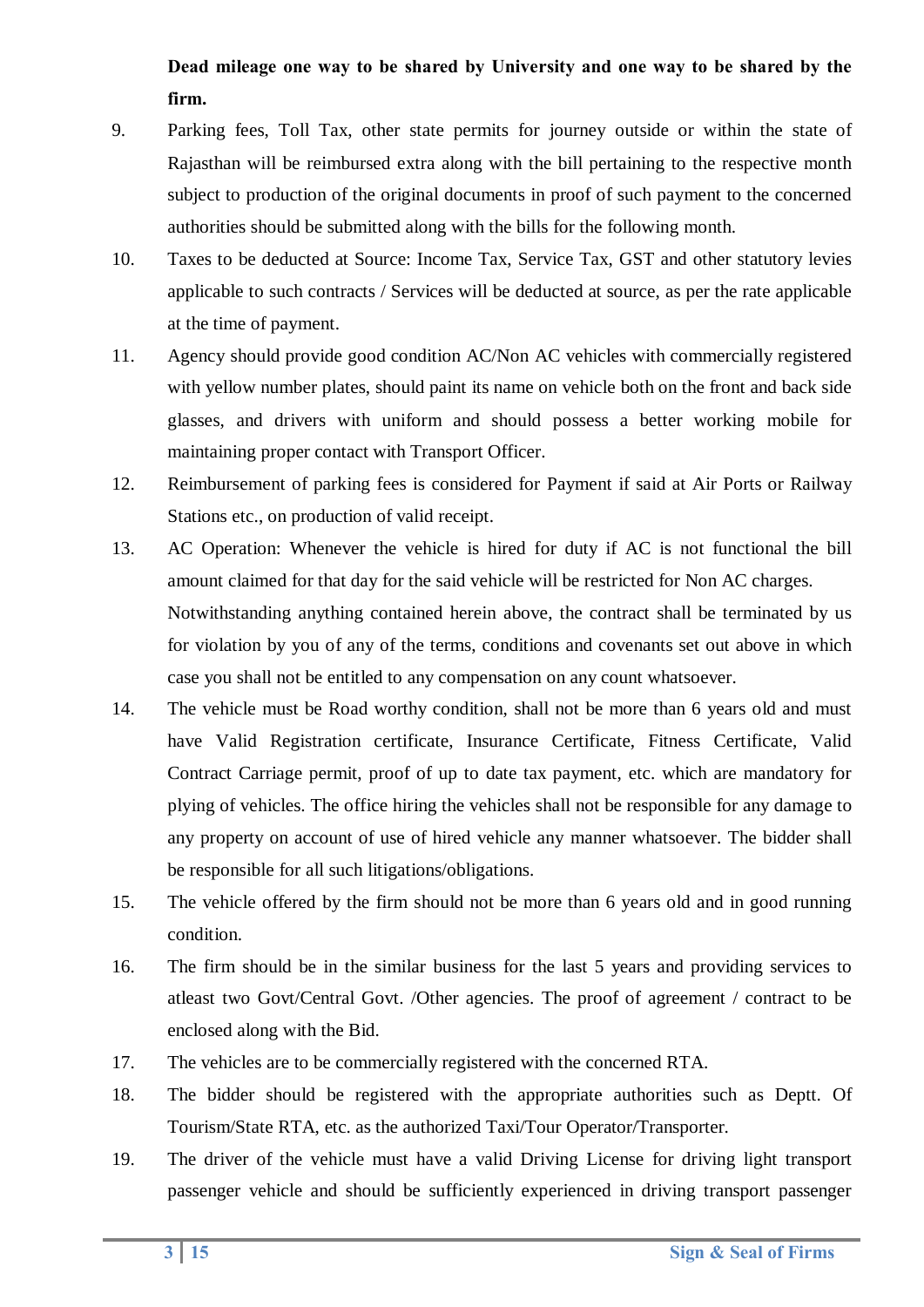vehicles. Driver should be in proper uniform, well versed with Rajasthan routes and places and should be well behaved and courteous to passengers. He should have a mobile connection with him.

- 20. Rate once finalized will be fixed at least for a period of one year. Upward change in rates will not be considered due to any hike in petrol/diesel prices or taxes.
- 21. The contract will be for a period of one year and may be renewed on the existing terms and conditions for a further period of 06 months at the discretion of the Registrar, Dr. S.R. Rajasthan Ayurved University, Jodhpur.
- 22. All the Cars should be covered under comprehensive insurance. In circumstances the hired Car is involved in an accident resulting in loss or damage to property or life with respect to vehicle, driver, passenger or any third party as per the liability under relevant sections of Motor Vehicle Act. and IPC, the hiring authority shall have no responsibility whatsoever and will not entertain any claim in this regard under the said provision of the Law. The sole responsibility for any legal or financial implications would vest with the contract.
- 23. All Vehicles must be with pollution free certification issued by the authorized agency.
- 24. The engagement and employment of drivers and payment of wages to them as per existing provisions of various labor laws and regulations is the sole responsibility of the contractor.
- 25. During the audit, if any arrears are discovered against the tenderer, the same will be compensated by the tenderer, failing which the security deposit by Tenderer in the University will be deducted or the amount has to be deposited in cash.
- 26. The firm shall not assign or sublet the work or any part of it to any other person or party.
- 27. All documents required as per tender documents are enclosed.
- 28. I/We agree to abide by all the Terms & Conditions mentioned in Bid Notice No. ................. dated ..................... issued by the Department and also agree to further Terms & Conditions of the said bid notice given in the attached sheets **(all the pages of which has been signed with stamp by me/us in token of my/our acceptance of the terms & conditions mentioned therein).**

## **ACCEPTANCE**

I/We have carefully read and understood above terms and conditions (from 1 to 28) of the tender and abide by them.

I/We have also certify that all the information and catalogues etc. of the tendered item has been enclosed and no information has been held back by us.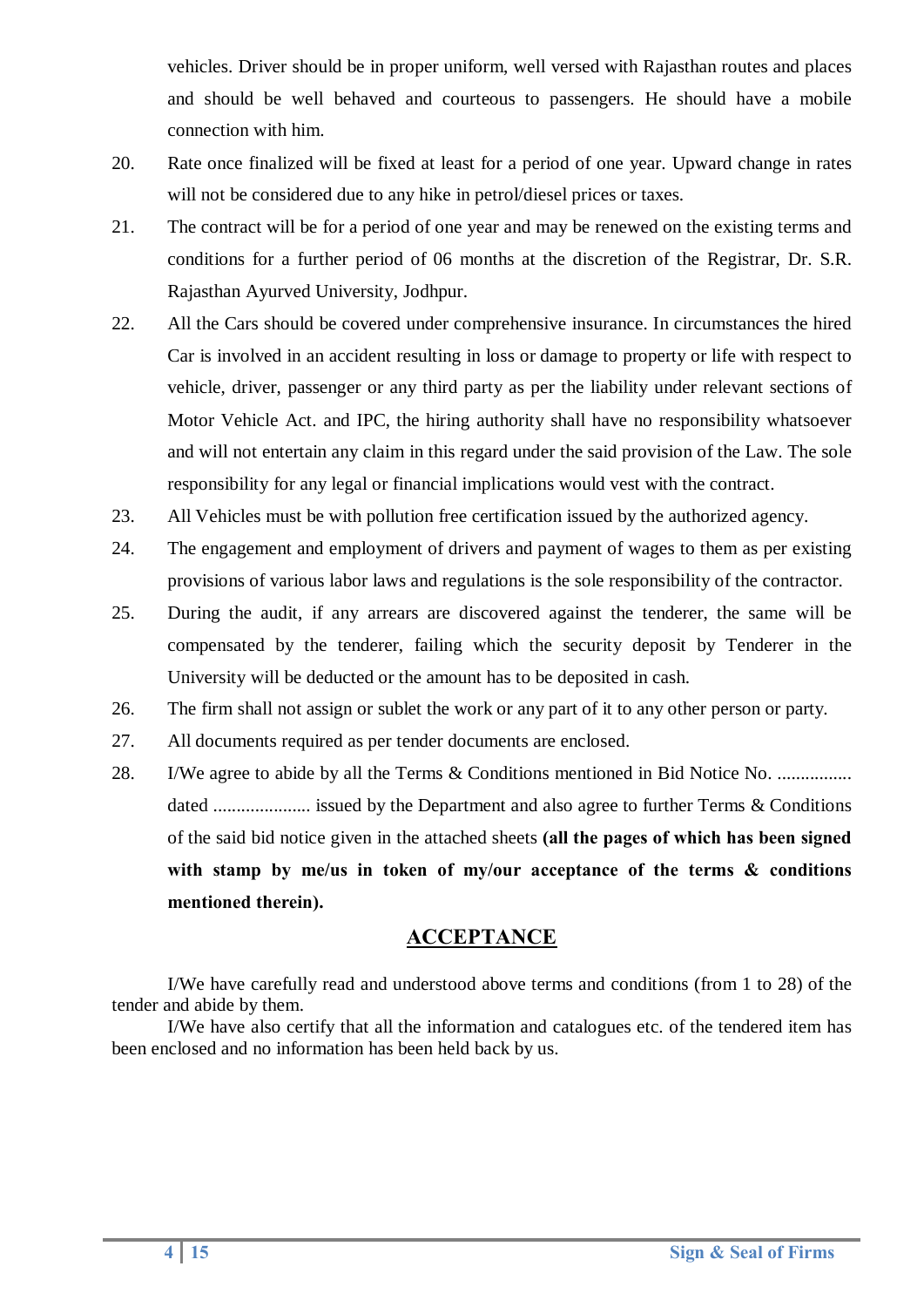

# **Dr. Sarvepalli Radhakrishanan Rajasthan Ayurved University, Jodhpur**

**Office Address :- Nagaur Road, Karwar, Jodhpur Pin No**- **342037**

## **Fill in the blank and on which page DD enclosed and other information by tenderer Bid Notice No. ................ (e-tender)**

| S.<br>No.      |                                                |         | Particular | Page |
|----------------|------------------------------------------------|---------|------------|------|
| 1              | Bid Fee Rs. 590/-                              | DD No.: |            | No.  |
|                |                                                |         |            |      |
|                | (In Favour of Registrar, Dr. S.R.Rajasthan     | Date:   |            |      |
|                | <b>Ayurved University, Jodhpur)</b>            | Bank:   |            |      |
|                |                                                | Amount: |            |      |
| $\overline{2}$ | Processing Fee Rs. 500/-                       | DD No.: |            |      |
|                | (In Favour of Managing Director, RISL, Jaipur) | Date:   |            |      |
|                |                                                | Bank:   |            |      |
|                |                                                | Amount: |            |      |
| 3              | Tender Terms & Condition SR-16 signed          |         |            |      |
| $\overline{4}$ | GST Registration Certificate and PAN Card      |         |            |      |
|                | Copy                                           |         |            |      |
| 5              | <b>GST</b> Declaration (Ann-1)                 |         |            |      |
| 6              | Form of Bid-Securing Declaration(Ann-2)        |         |            |      |
| 7              | Price Charge Certificate (Ann-3)               |         |            |      |
| 8              | Format for Non Blacklisting of Supplier        |         |            |      |
|                | $(Ann-4)$                                      |         |            |      |
| 9              | Financial Statement, ITR, Annual Turnover      |         |            |      |
|                | Certificate                                    |         |            |      |
| 10             | Registration Certificate of Firm as            |         |            |      |
|                | authorized<br>Taxi/Tour<br>Operator/           |         |            |      |
|                | Transporter                                    |         |            |      |
| 11             | <b>Experience Details</b>                      |         |            |      |
| 12             | Other documents                                |         |            |      |

# **Check list for Hiring of Vehicles for One Year**

Notice : All Column should be filled compulsory by Tenderer.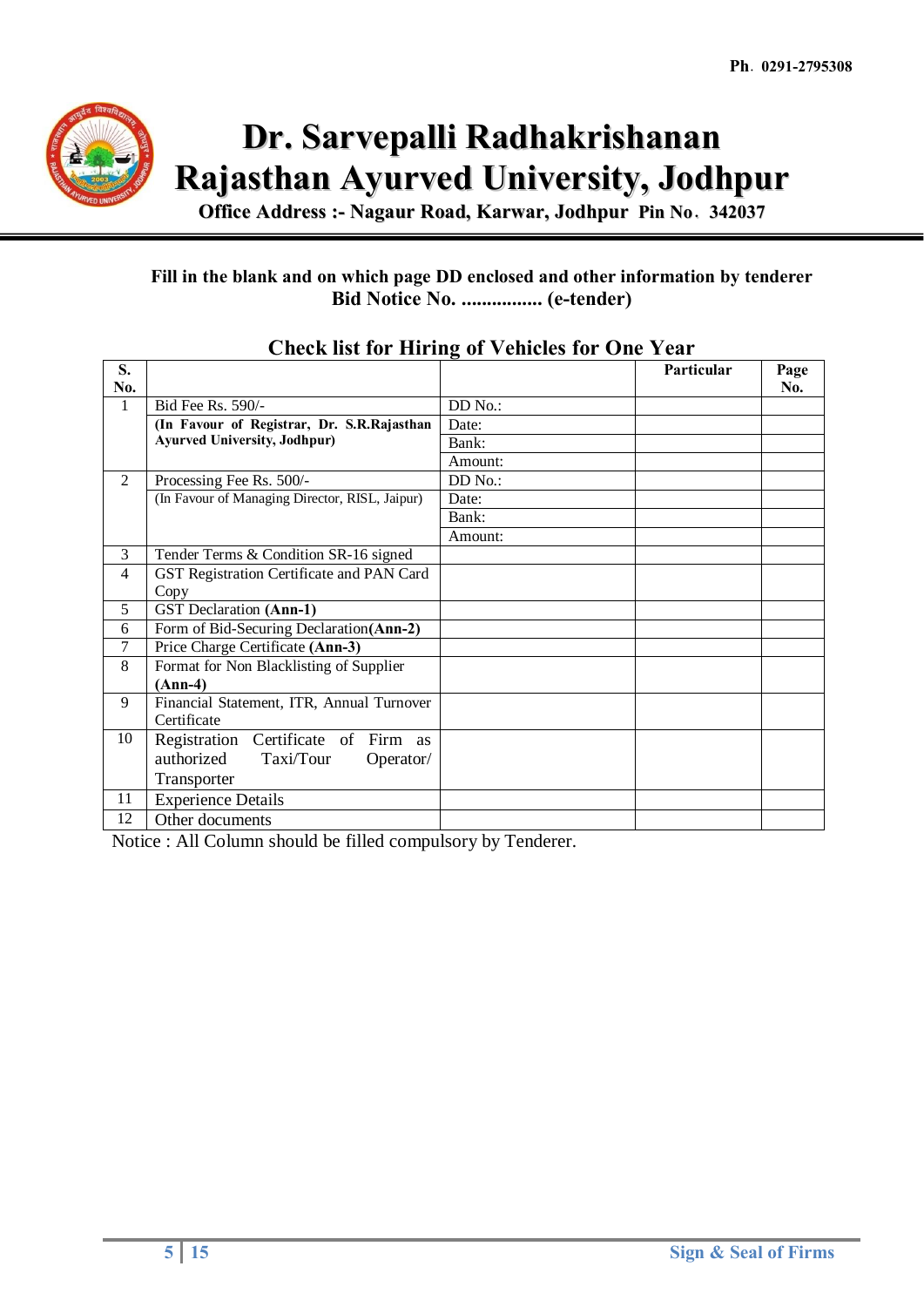# **Name of Work: Rate Contract for Hiring of Vehicles for One Year**

| (A) For Jodhpur Local Use :- |                                               |                |                                                |  |  |  |
|------------------------------|-----------------------------------------------|----------------|------------------------------------------------|--|--|--|
| S. No.                       | <b>Vehicle Make</b>                           | Per Day Km.    | <b>Rate Quoted with</b><br><b>GST</b> Included |  |  |  |
| 1                            | Bus 42 Seater (A.C.)                          | 12hr./100 km.  |                                                |  |  |  |
| $\overline{2}$               | Bus 42 Seater (Non A.C.)                      | $12hr/100km$ . |                                                |  |  |  |
| $\overline{3}$               | Mini Bus 27 Seater (A.C.)                     | 12hr/100 km.   |                                                |  |  |  |
| $\overline{4}$               | Mini Bus 27 Seater(Non A.C.)                  | 12hr./100 km.  |                                                |  |  |  |
| 5                            | Mini Bus Tempo Traveller 14 Seater (A.C.)     | 12hr./100 km.  |                                                |  |  |  |
| 6                            | Mini Bus Tempo Traveller 14 Seater (Non A.C.) | 12hr./100 km.  |                                                |  |  |  |
| $\tau$                       | Innova car (A.C.)                             | 12hr./100 km.  |                                                |  |  |  |
| 8                            | Innova car (Non A.C.)                         | 12hr/100 km.   |                                                |  |  |  |
| 9                            | Swift Dzire/Itios (A.C.)                      | 12hr./100 km.  |                                                |  |  |  |
| 10                           | Swift Dzire/Itios (Non A.C.)                  | 12hr./100 km.  |                                                |  |  |  |
|                              | (B) For outstation from Jodhpur :-            |                |                                                |  |  |  |
| S. No.                       | <b>Vehicle Make</b>                           | Per Day Km.    | <b>Rate Quoted with</b>                        |  |  |  |
|                              |                                               |                | <b>GST</b> Included                            |  |  |  |
| 1                            | Bus 42 Seater (A.C.)                          | 300 km.        |                                                |  |  |  |
| $\overline{2}$               | Bus 42 Seater (Non A.C.)                      | 300 km.        |                                                |  |  |  |
| $\overline{3}$               | Mini Bus 27 Seater (A.C.)                     | 300 km.        |                                                |  |  |  |
| $\overline{4}$               | Mini Bus 27 Seater(Non A.C.)                  | 300 km.        |                                                |  |  |  |
| 5                            | Mini Bus Tempo Traveller 14 Seater (A.C.)     | 300 km.        |                                                |  |  |  |
| 6                            | Mini Bus Tempo Traveller 14 Seater (Non A.C.) | 300 km.        |                                                |  |  |  |
| $\tau$                       | Innova car (A.C.)                             | 300 km.        |                                                |  |  |  |
| 8                            | Innova car (Non A.C.)                         | 300 km.        |                                                |  |  |  |
| 9                            | Swift Dzire/Itios (A.C.)                      | 300 km.        |                                                |  |  |  |
| 10                           | Swift Dzire/Itios (Non A.C.)                  | 300 km.        |                                                |  |  |  |

# **Upload online in BOQ format**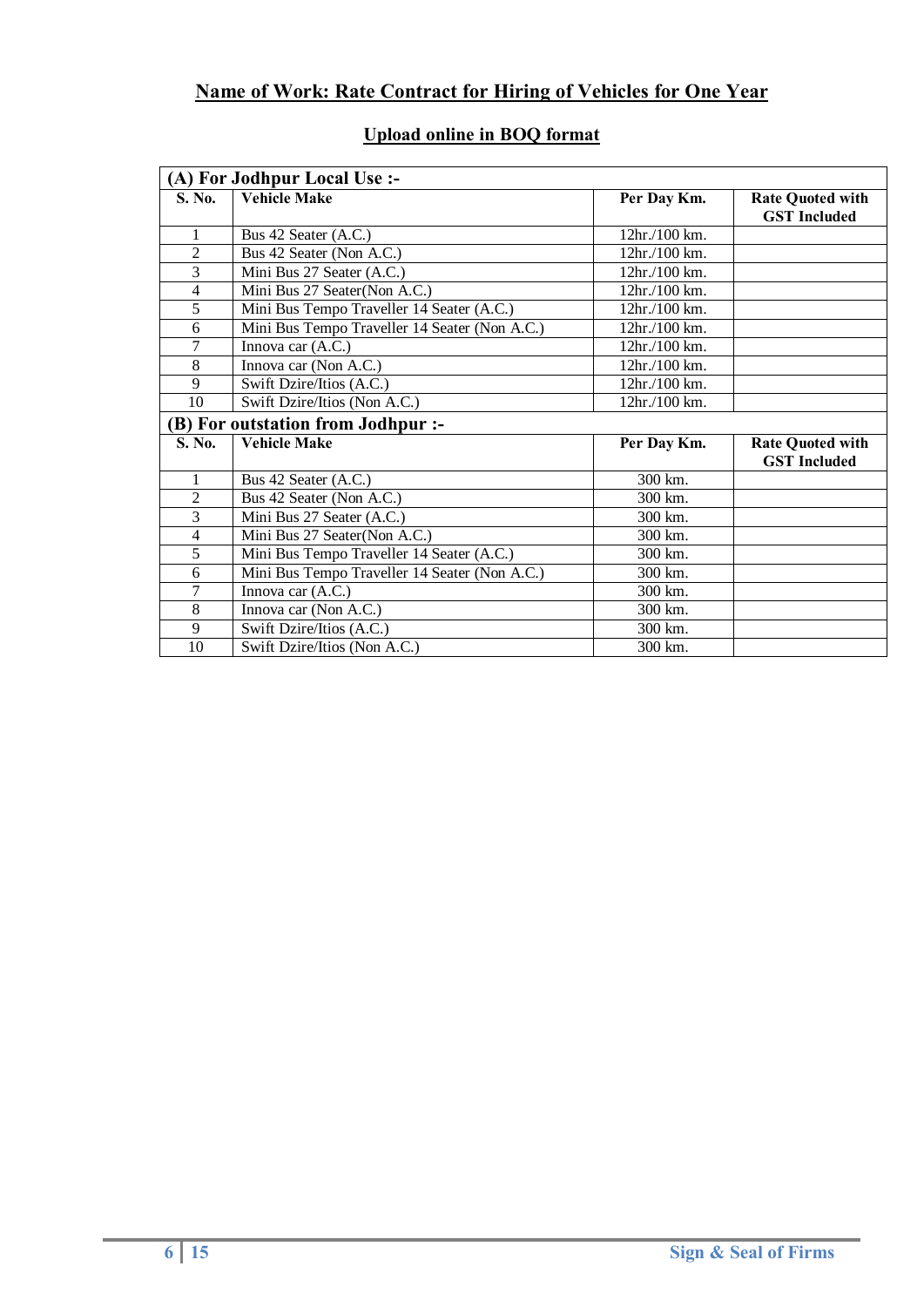**Ph**- **0291- 2795308**



 **Dr. Sarvepalli Radhakrishanan Rajasthan Ayurved University, Jodhpur**

**Office Address :- Nagaur Road, Karwar, Jodhpur Pin No**- **342037**

#### **"TERMS AND CONDITIONS OF OPEN TENDER AND RATE CONTRACT"**

#### **NOTE:- Tenderer should read these conditions carefully and comply strictly while submitting their tenders:-**

- 1. Signed scan copy of registration certificate, GST certificate, complete form of tender along with terms and conditions will have to be uploaded along with scan copy of DD/Banker Cheque of Bid fee, Processing fee. Financial bids will not be opened in case of non-upload. No form of offline will be accepted in the office except the DD / Banker Check for Bid Fee, Processing Fee, Bid-Securing Declaration and Non Blacklisting of Supplier on Non-Judicial Stamp..
- 2. The Tenderer will have to deposit Rs. 590/- towards Bid fee in form of DD/Bankers Cheque in favour of **Registrar, Dr. S.R. Rajasthan Ayurved University** payable at **Jodhpur** and Processing fee Rs. 500/- in form of DD in favour of **Managing Director, R.I.S.L., Jaipur**.
- 3. The technical bid will be opened only by the tenderers who has submitted the DDs of Bid fee and Processing fee. If the holiday remains on that day for any reason, then the tenders will be opened at the same time on the next working day.

#### 4. **INVITATION FOR TENDER OFFERS**

The BIDDERs are requested to give detailed tender in one Bid i.e.

**Technical Bid:** The online envelope clearly marked as **"Technical Bid-Envelope No. 1"** shall contain the all scanned copies of originals documents in PDF Format:

#### **Envelop -1 (Following documents to be provided as single PDF file**)

a. Scanned copy of Bid Fee, Processing fee and it is required to submit the same in original in a sealed envelop at the following address on or before closing date**:** 

**Registrar**

**Dr. S.R. Rajasthan Ayurved University NH-62, Nagaur Road, Karwar Jodhpur Rajasthan 342037**

- b. The tenderer shall submit the copy of the tender document, with each page should be signed and stamped to confirm the acceptance of the entire term & conditions of the tender.
- c. Declaration Form (SR -11)
- d. GST Registration Certificate and PAN Card Copy.
- e. GST Declaration as per *Annexure-1.*
- f. Form of Bid-Securing Declaration on Non-Judicial Stamp paper as per *Annexure-2*.
- g. Price Charge Certificate as per *Annexure-3.*
- h. Non Blacklisting of Supplier on Non-Judicial Stamp paper as per *Annexure-4.*
- i. Financial statements, duly audited / certified by Chartered Accountant (CA) of the last three financial years along with the copies of Income Tax Return (ITR) and last three year annual turnover certificate.
- j. Registration Certificate of Firm as authorized Taxi/Tour Operator/Transporter.
- k. Certificate of work experience.
- l. Others documents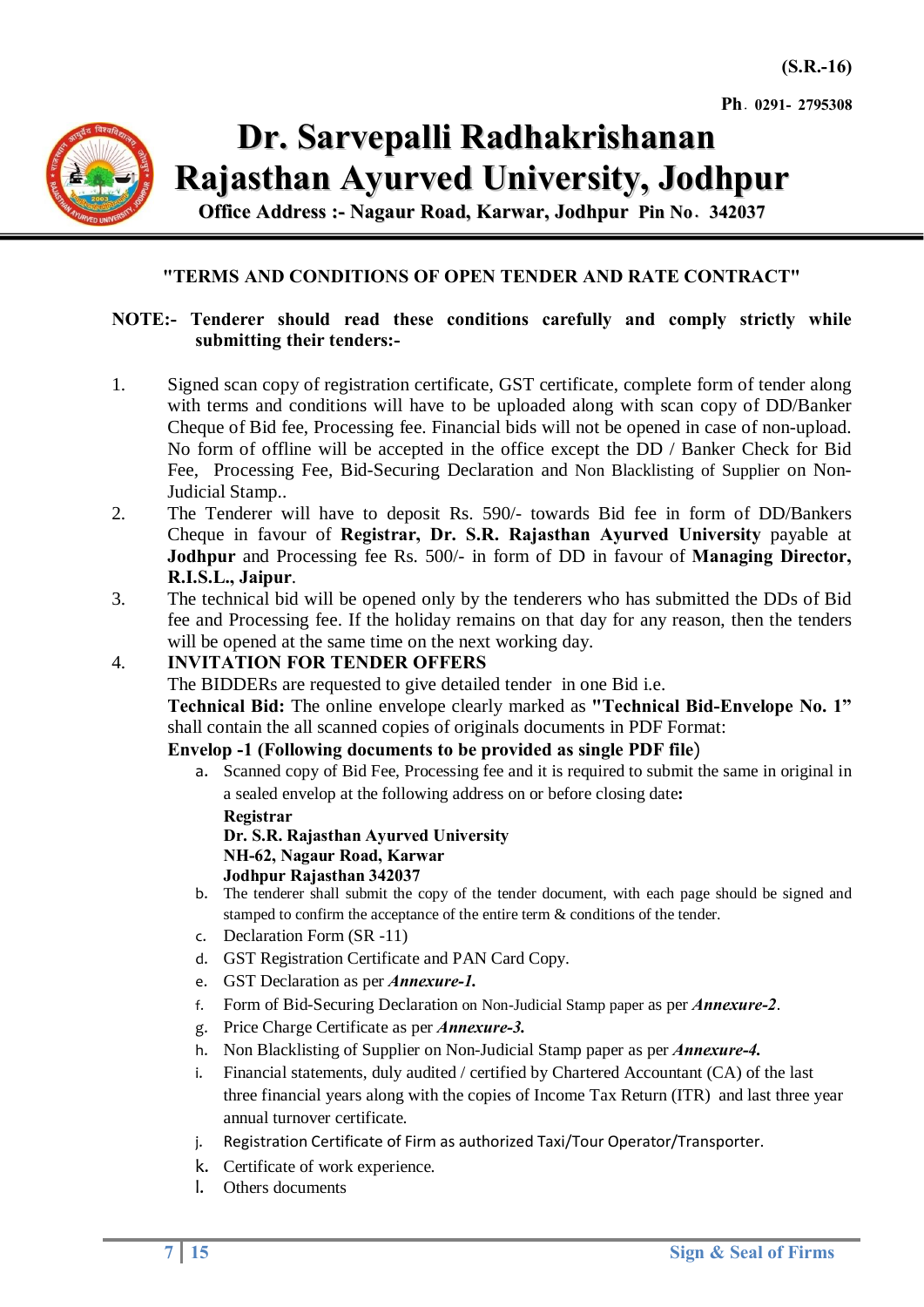#### **Envelop -2 (Financial Bid in .XLS format)**

- a. Price bid should be submitted online in BOQ format.
- 5. The tenders will be received online through portal **http://eproc.rajasthan.gov.in.** In the Technical Bids, the bidders are required to upload all the documents in .pdf format. All quotation both Technical and Financial should be submitted in the E-procurement portal and Tender notice is also available on the University website **www.education.rajasthan.gov.in/raujodhpur** or state govt. website **www.sppp.raj.nic.in**
- 6. Before submitting the e-tender form, the bidder should ensure that the scanned copy of all the necessary documents mentioned in the tender form is attached with the tender form. There will not be a responsible department for late submission of electronics tender.
- 7. Rate are submitted only in BOQ format.
- 8. If any disputes arise out of contract with regards to the interpretation, meaning and breach of the terms of the contract, the matter shall be referred to by the parties to the Head of the Department **(Registrar, Dr. S.R. Rajasthan Ayurved University, Jodhpur)** who will appoint his senior most officer as the Sole Arbitrator of the dispute who will be related to this contract and whose decision shall be final.
- 9. Contractors are supposed to see the site conditions and quarries. No payment shall be allowed on account of any lead whatsoever.
- 10. Contractors Should sign each page of the Tender document including terms and condition incomplete tenders will be rejected.
- 11. The University reserve full rights to reject any or all tenders without assigning any reason.
- 12. If there is any variation in general terms and conditions of the tender, conditions of the contract and special terms and conditions, then the provision in special terms and conditions shall prevail.
- 13. **(i) G.S.T. Registration and G.S.T. clearance certificate :** No Dealer who is not registered under the G.S.T. Act prevalent in the State where his business is located shall tender. The G.S.T. registration number should be quoted and G.S.T. Clearance certificate submitted upto last quarter ending before submission of Bid by tenderer with the copies of GST return/Challan, without which the Tender is liable to rejection.
	- (ii) Attested copy of G.S.T. Registration Certificates (S.T.4) should be enclosed with tender.
- 14. Rate shall be written both in words and Figures: There should not be errors and/or over writings. Corrections if any should be made clearly and initialed with dates. The rates should mention element of the GST separately.
- 15. **Validity:** Tenders shall be valid for period of Three months from the date of opening of tenders, Validity can be extended with mutual consent.
- 16. The Contractor shall not assign or sublet his contract or any substantial part thereof to any other agency.
- 17. Direct or Indirect convassing on the part of the tenderer or his representative will be a disqualification.

## **18. Bid Securing Declaration:**

In order of the State Government Gazette Notification dated 18-12-2020 under Rules 42(2) of RTPP Rules 2013, Bid Securing Declaration will be obtained from all tenderers in place of Bid Security Amount. The format of the Bid Securing Declaration is mentioned in Annexure-2 that effect on Non-Judicial Stamp of Rs. 50/- duly notarized. *In absence of Bid securing declaration on Non-Judicial Stamp of Rs. 50/- duly notarized, quotation of the firm shall not be entertained in any circumstances.(As per Annexure-2)*

- **19. Forfeiture of Bid Securing Declaration:** will be forfeited in the following cases:
	- i. When tenderer withdraws or modifies the offer after opening oftender but before acceptance of tender.
	- ii. When tenderer does not execute the agreement if any, prescribed within the specified time.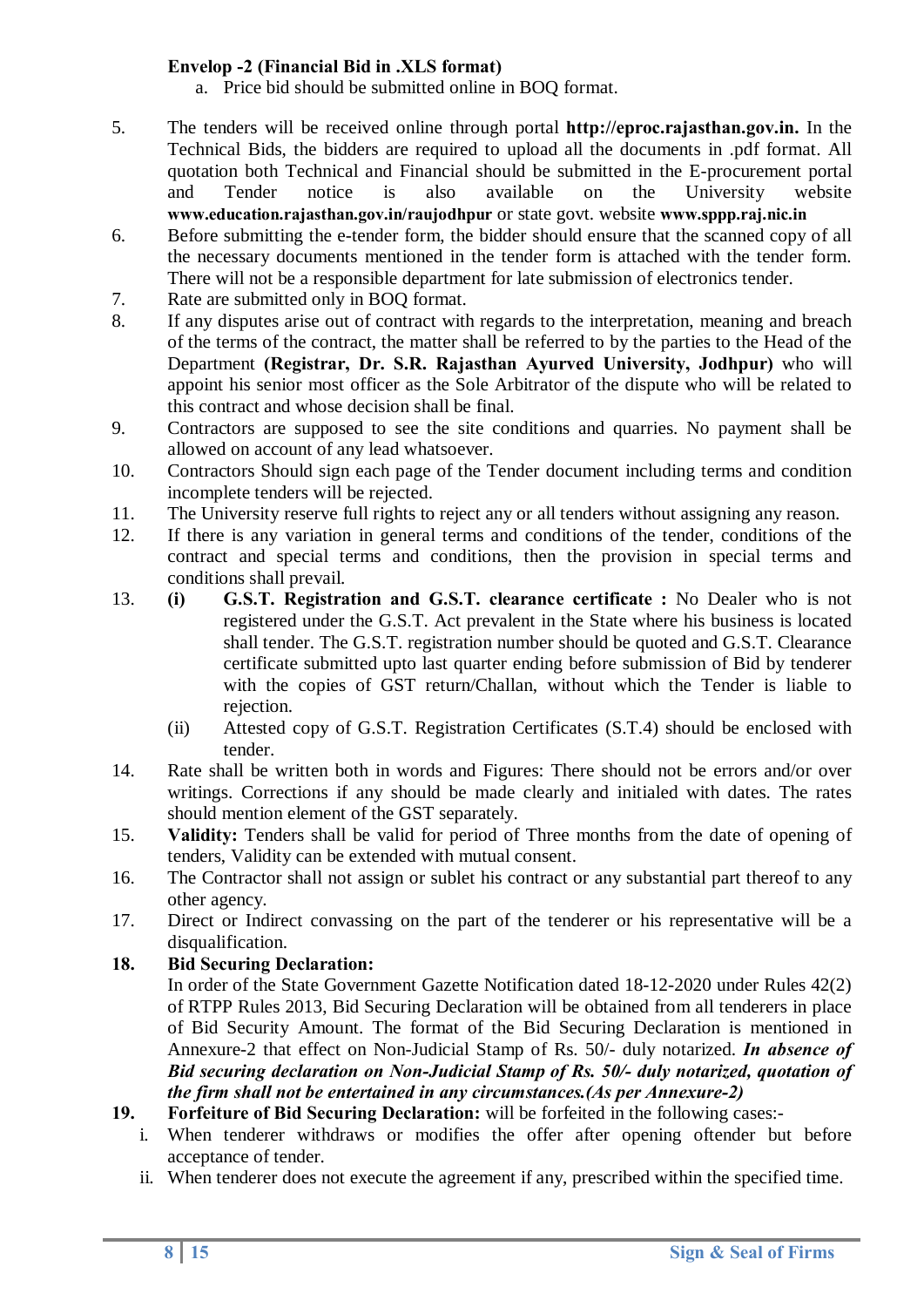- iii. When tenderer does not deposit the Performance Security Money after the supply order is given.
- iv. When he fails to commence the supply of the items as per supply order within the time prescribed.
- v. When tenderer/bidder breaches any provision of code of integrity prescribed for bidders specified in the chapter VI of Rajasthan Transparency in Public Procurements Rules 2013 or RTPP Act, 2012.

#### **20. (I) AGREEMENT AND PERFORMANCE SECURITY (SECURITY DEPOSIT):**

- i) Successful tenderer will have to execute an agreement on Non-Judicial Stamp of Rs. 500/ in Form SR-17 within a period of 7 days of receipt of order and deposit security equal to 2.5% of the value of the stores for which tenders are accepted within 15 days from the date of dispatch on which the acceptance of the tender is communicated to him.
- ii) Earnest money deposited at the time of tender will be adjusted towards security amount.
- iii) No interest will be paid by the department on the security money.
- iv) The forms of security money shall be as below:
	- a. Bank Draft/Bankers Cheque.
- v) The Performance Security (Security Money) shall be refunded within Three month of the final supply of the items as per purchase order in case of the onetime purchase and two months in case delivery is staggered, after the expiry of the contract on satisfactory completion of the same or after the expiry of the period of guarantee/warranty.
- 2) (i) Firms registered with the Director of Industries, Rajasthan in respect of stores for which they are registered subject to their furnishing the registration and prescribed competency certificate in original from the Director of Industries of or a Photostate copy or a copy thereof duly attested by any Gazetted Officer will be practically expected from furnishing security money and shall pay security Deposit at the rate of 1% of the estimate value of Tender.

(ii) Central Government and Government of Rajasthan's Undertakings will be exempted from furnishing security amount.

- 3) Forfeiture of security deposit: Security amount in full or part may as forfeited in the following cases:
	- (a) When any terms and conditions of the contract is breached.
	- (b) When the tenderer fails to make complete supply satisfactorily.
	- (c) Notice of responsible time will be given in case of forfeiture of security deposits. The decision of the Purchase Officer in this regard shall be final.
- 4) The expenses or compreting and stamping the agreement shall be paid by the tenderer and the department shall be furnished free of charge with one executed stamped counrer part of the agreement.

## **21. PAYMENTS:**

- (i) Advance payment will not be made, except in rare and special case. In case of advance payment being made it will be against proof of despatch and to the extent as prescribed in financial powers by Rail/reputed goods transport companies etc. and prior inspection, if any The balance if any will be paid on receipt of the consignment in good condition with the certificate to that effect endorsed on the inspection note given to the tenderer.
- (ii) Unless otherwise agreed between the parties payment for the delivery of the stores will be made on submission of bill in the proper from by the tenderer to the Purchase Officer in accordance with G.F.&A.R. all remittance charges will be borne by the tenderers.
- (iii) In case of disputed items, 10 to 25% of the amount shall be held and will be paid on settlement of the dispute.
- (iv) Payment in case of those goods which need testing shall be made only when such tests have been carried out, test results received conforming to the prescribed specifications.
- 22. If tenderer imposes conditions, which are in addition to or conflict with the conditions mentioned herein, his tender is liable to summarily rejection. In any case none of such conditions will be deemed to have been accepted unless specifically mentioned in the letter of acceptance of tender issued by the Purchase Officer.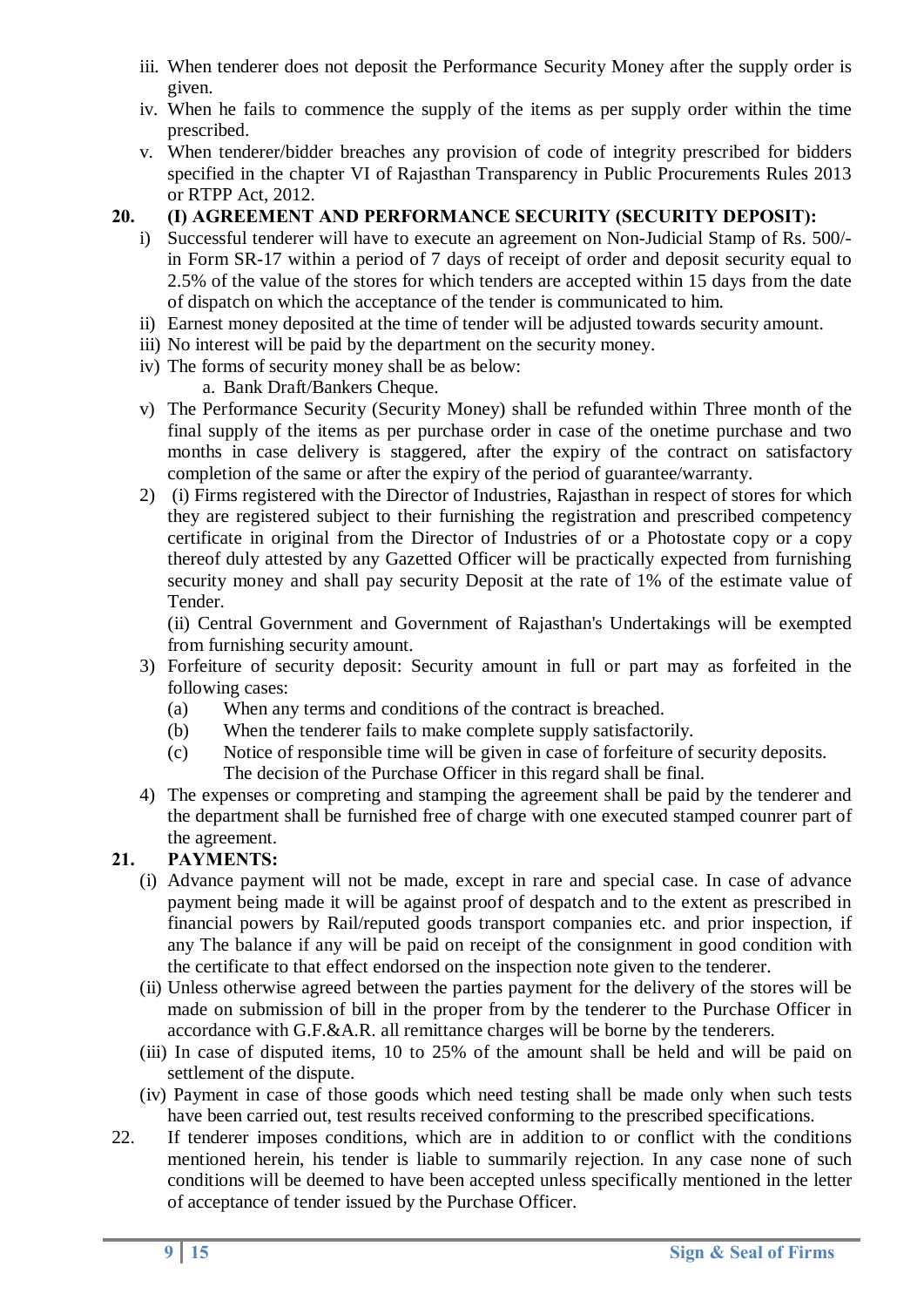- 23. The tenderer shall furnish the following documents at the time of execution of agreement:
	- i) Attested copy of partnership deed in case of Partnership Firms.
	- ii) Registration number and year of registration in case of Partnership Firm is registered with Register of Firms.
	- iii) Address of Residence and Office, Telephone Number in case of Sole Proprietorship.
	- iv) Registration issued by the Registrar of Companies in case of a Company.
- 24. If any disputes arise out of contract with regards to the interpretation, meaning and breach of the terms of the contract, the matter shall be referred to by the parties to the Head of the Department **(Registrar, Dr. S.R. Rajasthan Ayurved University, Jodhpur)** who will appoint his senior most officer as the Sole Arbitrator of the dispute who will be related to this contract and whose decision shall be final.
- 25. All legal proceedings, if necessary arise to University any of the parties (Government or Contractor) shall have to be lodged in courts situated at **Jodhpur Only** and not elsewhere.
- 26. Notwithstanding anything contained herein above the undersigned reserves the right to alter or modify any of the above condition in any particular specific case for special reason in accordance with special circumstances/conditions of the case mutually or otherwise in public interest of service.

#### **27. Undertaking from the Bidders:**

An undertaking will be submitted by the Bidder/firm/company/vendor that in the past they have never been banned/debarred for doing business dealings with Ministry of Defence/Govt. of India/ any other Govt. organisation and that there is no enquiry going on by CBI/ED/any other Govt. agency against them.**(As per Annexure-4).** *In absence of An undertaking, quotation of the firm shall not be entertained in any circumstances. (As per Annexure-5)*

28. Other conditions and rules regarding this tender and contract, will be as per the provisions of the General Financial & Accounts Rules and RTPP Rules 2013 of the Government of Rajasthan.

# **ACCEPTANCE**

I/We have carefully read and understood above terms and conditions (from 1 to 28) of the tender and abide by them.

I/We have also certify that all the information and catalogues etc. of the tendered item has been enclosed and no information has been held back by us.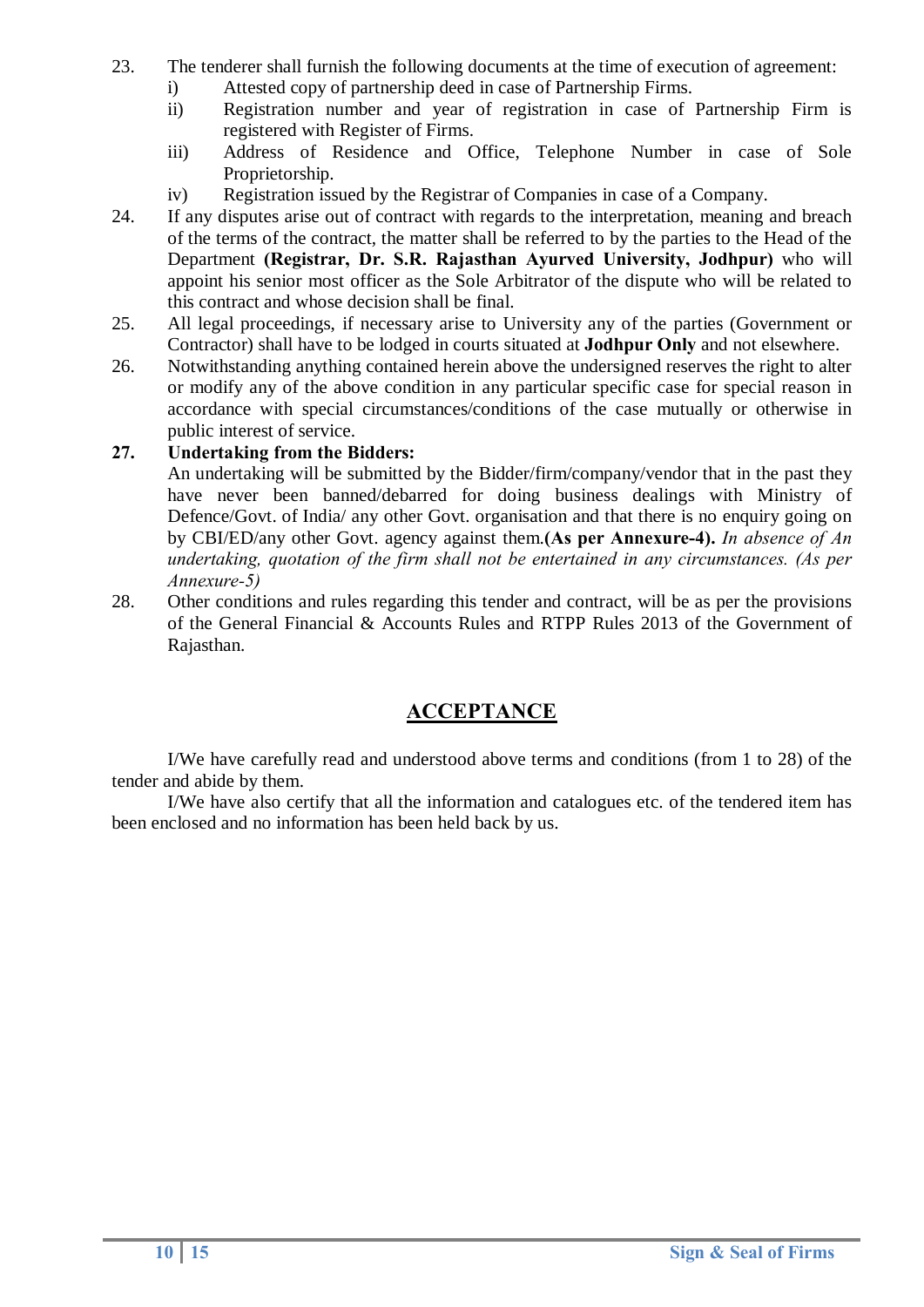# **"DECLARATION BY THE TENDER" (S.R. 11)**

I/We declare that I am ............................................................................/ we are bona-fide Manufacture/Supplier/Contractor/Whole Sellers/Sole Distributors/Authorized Dealer/dealers/Sole Selling/ Marketing Agent in the Goods/Service/Works for which I/We have Tendered. (STRIKE OFF WHICHEVER IS NOT APPLICABLE).

If, this Declarations is found by you incorrect then without prejudice to any other action that may be taken, My/Our Security may be forfeited in Full and the Tender, if any to the extent accepted may be cancelled.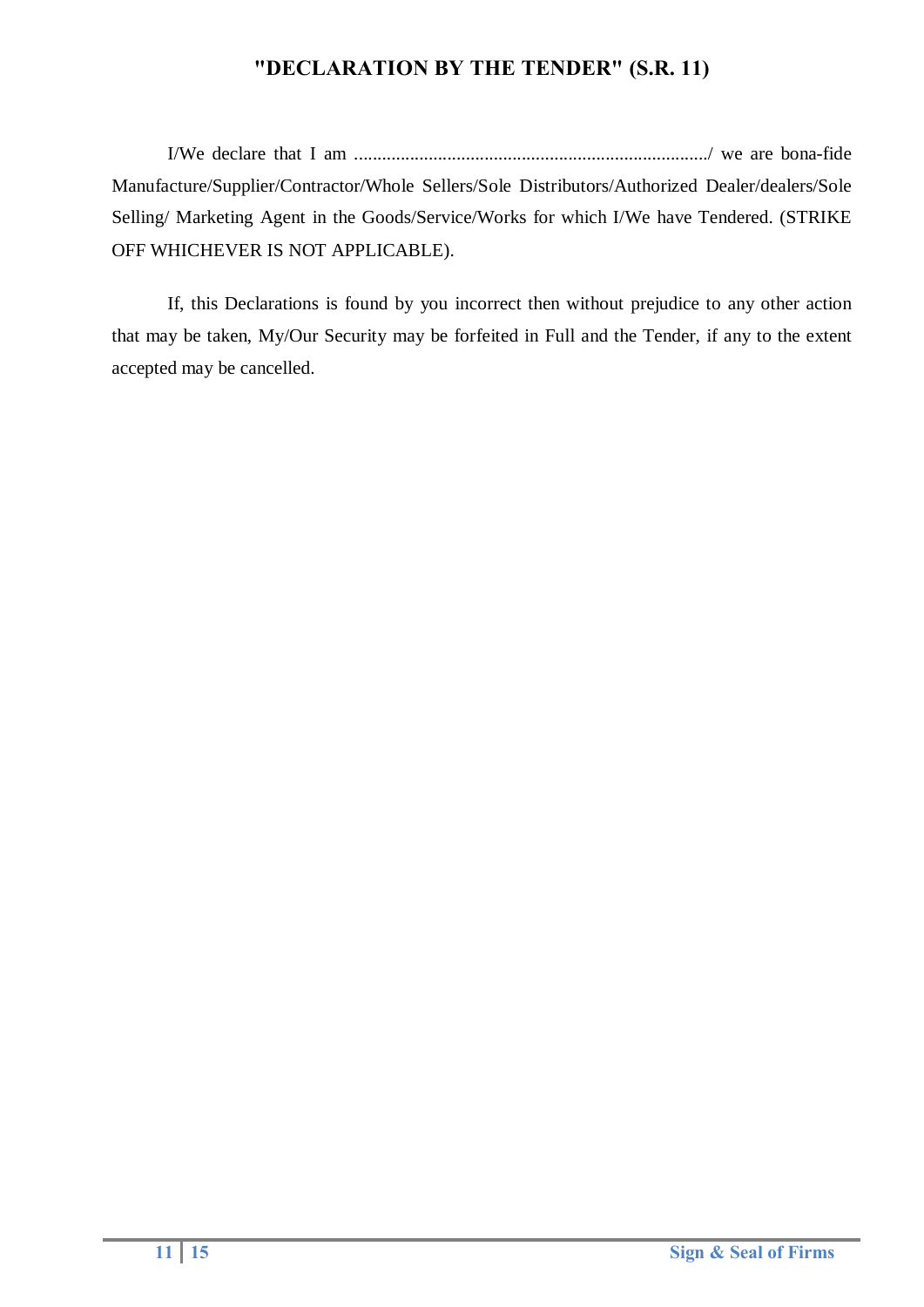## **" G.S.T. DECLARATION "**

I, certify that the goods/services on which G.S.T. has been charged have not exempted under the G.S.T. Act, or the Rules made there under and the amount charged on account of G.S.T. is not more than what is payable under the current provisions of the G.S.T. act. or the Rules made there under.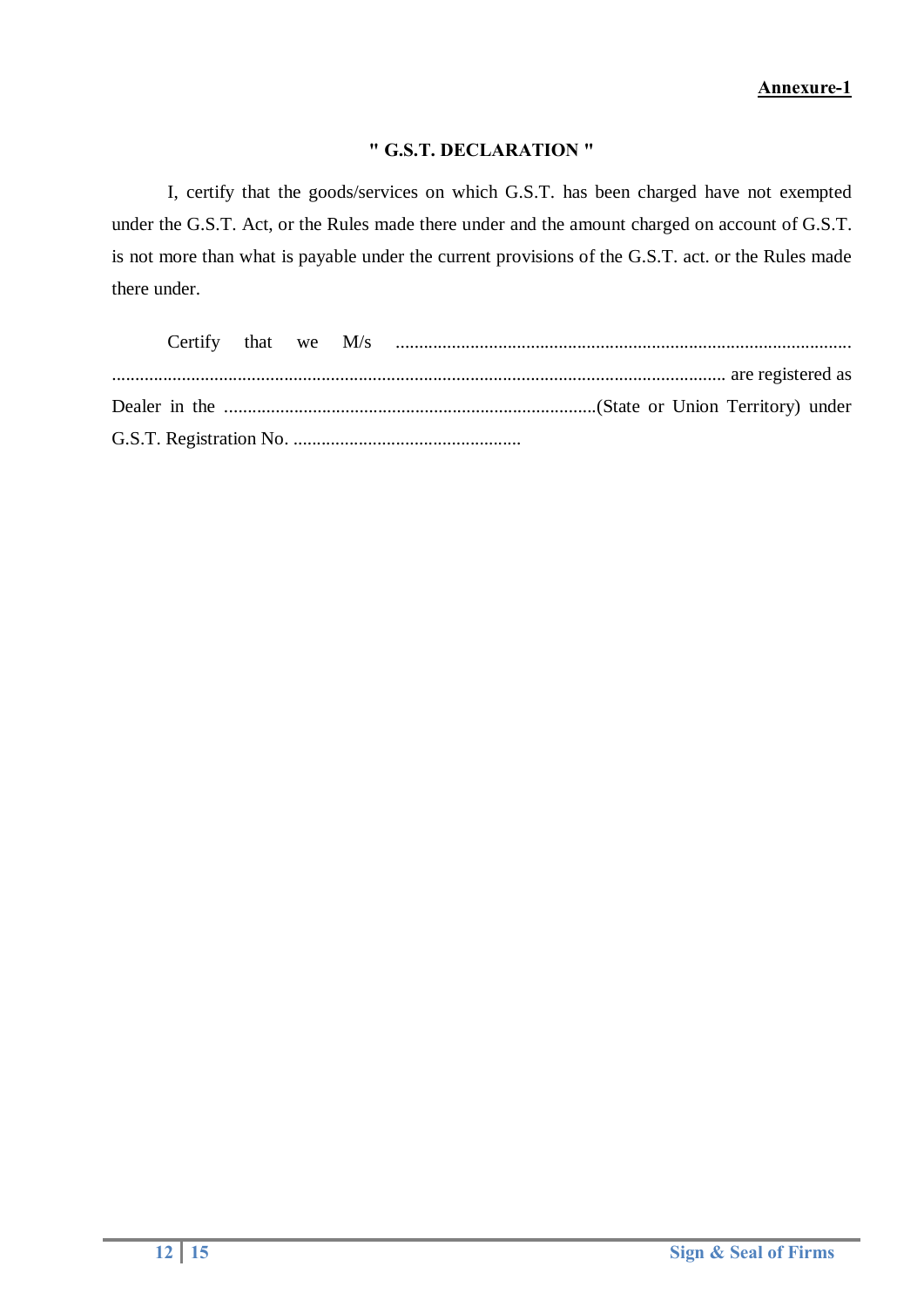## **Form of Bid-Securing Declaration**

Date:

Bid No. :

Alternative No. :

To:

....................................................................

....................................................................

We, the undersigned, declare that:

We understand that, according to your conditions, bids must be supported by a Bid-Securing Declaration.

We accept that we are required to pay the bid security amount specified in the Terms and Condition of Bid, in the following cases, namely :-

- (a) When we withdraw or modify our bid after opening of bids;
- (b) When we do not execute the agreement, if any, after placement of supply/work order within the specified period:
- (c) When we fail to commence the supply of the goods or service or execute work as per supply/work order within the time specified;
- (d) When we do not deposit the performance security within specified period after the supply/work order is placed; and
- (e) if we breach any provision of code of integrity prescribed for bidding specified in the Act and Chapter VI of these rules.

In addition to above, the State Government shall debar us from participating in any procurement process undertaken for a period not exceeding three years in case where the entire bid security or any part thereof is required to be forfeited by procuring entity.

We understand this Bid Securing Declaration shall expire if:-

- (i) We are not the successful Bidder;
- (ii) the execution of agreement for procurement and performance security is furnished by us in case we are successful bidder;
- (iii) thirty days after the expiration of our Bid.
- (iv) the cancellation of the procurement process; or
- (v) the withdrawal of bid prior to the deadline for presenting bids, unless the bidding documents stipulate that no such withdrawal is permitted.

Signed : .................................................... Name : ......................................................

In the capacity of : ...................................

Duly authorized to sign the bid for and on behalf of :

Dated on day of

Corporate Seal ....................................................

[Note: In case of Joint Venture, the Bid Securing Declaration must be signed in name of all partners of the Joint Venture that is submitting the bid.]

Note: Bid securing declaration on Non-Judicial Stamp of Rs. 50/- duly notarized)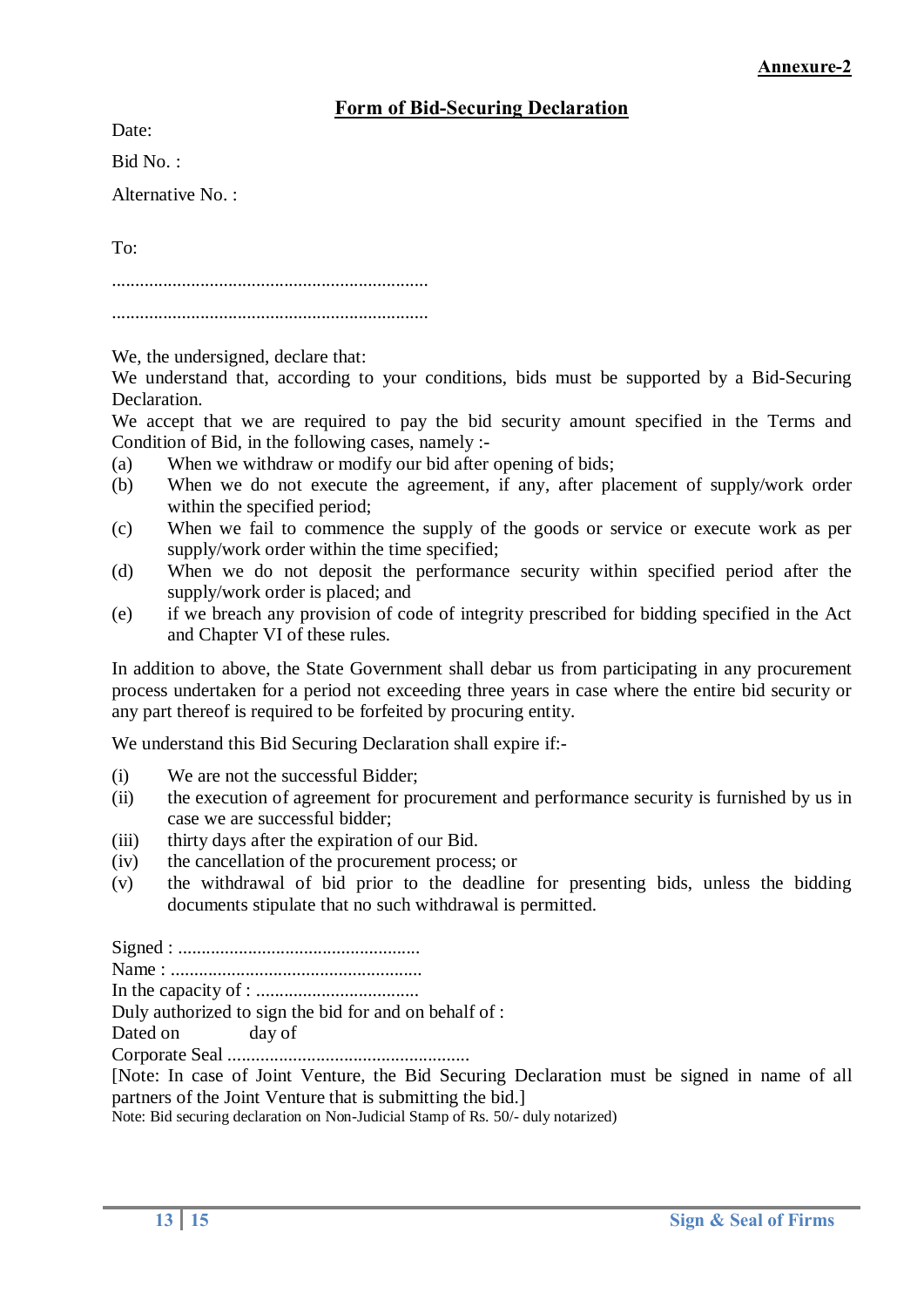# **PRICE CHARGING CERTIFICATE**

I/We hereby certify that the rate offered in **BOQ** are reasonable and justified and we are not marketing lower rates to other department on condition of the tender and contract.